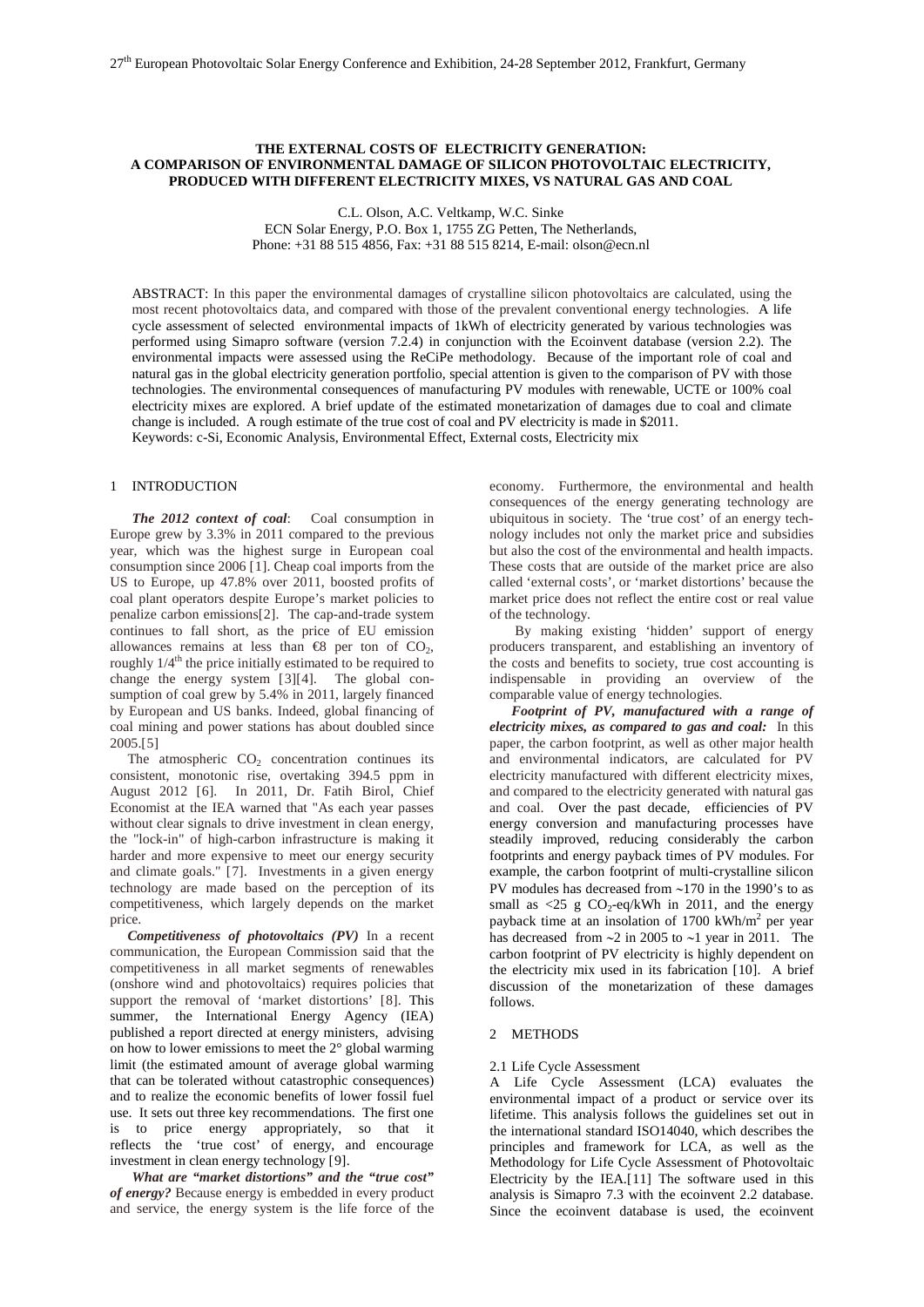methodology is also used for internal consistency.

#### 2.2 Life Cycle Impact Assessment

This analysis uses the ReCiPe method as applied in Simapro.[[12](#page-4-11)] The calculation was executed to the midpoint level, which presents the unaggregated environmental indicators, but which is valid to a higher degree of certainty, than the endpoint level, which aggregates all the data. The environmental indicators give a qualitative as well as quantitative indication of the nature of the pollution, while an aggregated monetary sum is abstract and has no context. A long term perspective was used, which is the most indicative of the actual extent of the impact. The carbon footprint is a measure of the emissions of greenhouse gases (in kg of  $CO<sub>2</sub>$  equivalents), using the GWP100a method as defined by the Intergovernmental Panel on Climate Change (IPCC) in 2007, effective over a period of 100 years[[13\]](#page-4-12).

### 3 DATA & KEY PARAMETERS

 The key parameters of the poly-silicon PV modules are given i[n Table 1.](#page-1-0)

<span id="page-1-0"></span>

|  |  | <b>Table 1. Key Parameters for PV system</b> |  |  |
|--|--|----------------------------------------------|--|--|
|--|--|----------------------------------------------|--|--|

| Wafer thickness                      | $180 \mu m$     |  |
|--------------------------------------|-----------------|--|
| Cell size                            | 156 mm x 156 mm |  |
| Module size                          | 60 cells        |  |
| Glass                                | Single          |  |
| Frame                                | Yes             |  |
| Mounting on roof                     | Schletter       |  |
| Inverter                             | $2.5$ kW        |  |
| Module efficiency (%)                | 14.4            |  |
| Degradation (%/yr)                   | 0.7             |  |
| Performance ratio                    | 0.8             |  |
| Lifetime (yrs)                       | 30              |  |
| Irradiation (kWh/m <sup>2</sup> /yr) | 1700            |  |

The environmental indicators are calculated for the electricity as it exits the power plant (i.e. coal or natural gas power plant, or PV module) and also after power conditioning to the low voltage distribution level. A 12,4 kWp PV system, mounted on-roof, with cabling and inverter is taken as a typical PV system. Electricity directly from the module is considered to be comparable to electricity from the power plant. The power conditioning between the power plant and the low voltage distribution point is compared in the two cases: either the electricity is stepped from the high voltage, through medium voltage to the low voltage distribution grid, or the power conditioning occurs in the balance of system of a PV plant.

The environmental profile of electricity from three different PV modules is calculated: 1) fabricated using electricity produced by 100% coal generation in European (UCTE) power plants, 2) manufactured using the average European (UCTE 2000) electricity mix (47% conventional thermal, 37% nuclear, 16% hydro); and 3) made using hydro power in the production of the silicon feedstock, and natural gas electricity in the manufacturing of the cell and module. The manufacturing, based on the most recent 2011 processes, of the three PV modules are in every other way identical. The environmental profile of natural gas electricity is also calculated and all the results are normalized to electricity generated with coal, in order to put them into a

broader perspective. The electricity from hard coal represents the output at the busbar produced by the average hard coal plant in UCTE in 2000, as specified in the ecoinvent data base 2.2. The electricity from natural gas uses the average net efficiency of natural gas power plants in UCTE (estimated from IEA 2001) as specified in ecoinvent 2.2.

#### 4 RESULTS & DISCUSSION

#### 4.1 Environmental impact, at the power plant

 The air pollutant emissions by 1 kWh electricity from multi-crystalline silicon PV modules (19, 38 or 39 g  $CO<sub>2</sub>$  eq) as compared to electricity derived from burning gas (620 g CO<sub>2</sub> eq) or coal (1020 g CO<sub>2</sub> eq) is shown in Figure 1. The emissions of greenhouse gases that contribute to climate change (kg  $CO<sub>2</sub>$  eq) from PV modules manufactured with 100% coal electricity are double those manufactured with hydro power and natural gas electricity, but are still 96% less than the emissions of electricity generated by coal. Coal electricity is also a leading cause of mercury emissions that may be inhaled or ingested by humans causing neurological damage and contributes to the human toxicity indicator. Nonmethane volatile organic compounds (NMVOC) are organic compounds (e.g. benzene) that typically have compounding long-term health effects. Many are carcinogens. Particulate matter is suspended in air as an aerosol, and is associated with lung cancer and respiratory disease. Emissions of sulfur oxides leads to acid rain which affects the biology of soil and vegetation and accelerates degradation of buildings and structures. The emissions calculated here are the average emissions of UCTE coal plants in 2000.  $SO_2$  emissions have decreased between 2000 and 2006 on average by ~40% in up-to-date coal plants [[14\]](#page-4-13).





**Figure 1. Comparison of air pollution emissions of electricity produced by PV and natural gas, at power plant, relevant to climate change (kg CO<sub>2</sub> eq), human toxicity (kg 1,4 dichlorobenzene (DB)), reactive organic pollutants (kg non-methane volatile organic compounds (NMVOC)), and atmospheric particulate loading (kg of particulate matter 10 smaller than ~10**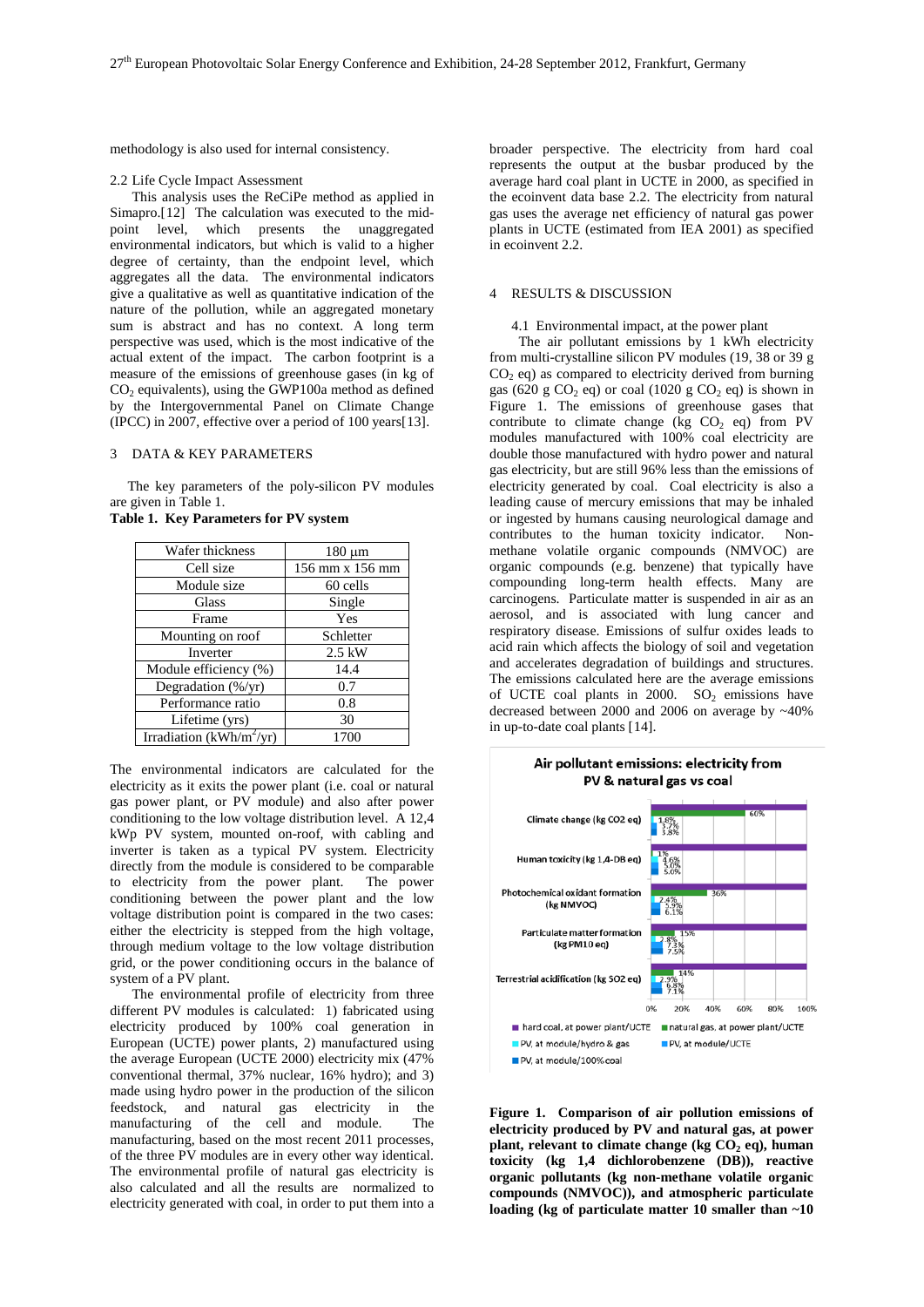#### µ**m (PM10)), normalized to the impacts of hard coal electricity.**

The results for the formation of photochemical oxidants and particulates and for terrestrial acidification follow the same pattern: the PV module made using hydro and natural gas electricity produces electricity with only ~2- 3% of the impact of coal. The PV modules made with UCTE electricity (~50% fossil fuel), and with 100% coal electricity roughly double the impact of the cleaner PV module (~6-7.5%). Electricity generated with natural gas provides 60% of the greenhouse gas emissions of coal, 36% of the volatile organic compounds, 15% of the particulates and 14% of the acidification.



<span id="page-2-0"></span>**Figure 2. Comparison of the water depletion and marine eutrophication by electricity from various sources normalized to the effects of coal.**

Water depletion and eutrophication are two critical issues for water management, now and in the future. Water depletion for the average UCTE coal electricity is calculated to be 2,782 liters/MWh, which is consistent with recent estimates for pulverized coal plants.[[15\]](#page-4-14) It is a measure of the water the technology withdraws for use, and accounts for the water intake (which may damage eco-systems), the consumption (which reduces water availability) and the discharged water (which may present The eutrophication, or the accumulation of reactive nitrogen in the environment, is a leading cause of water quality impairment, and a serious threat to the health of marine systems. The comparative results for these two indicators are shown in [Figure 2.](#page-2-0)



**Figure 3. Land occupation and transformation of electricity for electricity (kWh) from PV, natural gas and coal.**

The water demand by thermal generation of electricity using coal or natural gas dwarfs the demand from PV electricity. Coal and, to a lesser extent, natural gas both contribute to marine eutrophication.

The transformation of natural land, as well as the occupation of urban and agricultural land is large for hard coal due to the mining and infrastructure. Electricity from natural gas requires about 3 times as much transformation of natural land than coal, due to the requirements of the gas pipelines.

4.2 Environmental impact of power conditioning link between the power plant and the low voltage distribution

It is interesting to compare the environmental impact of the power conditioning link between the power plant and a low voltage distribution level. The PV system results reflect the environmental impact of the balance of system for a 12,4 kWp roof mounted system, according to the parameters in section 3. The ecoinvent database provided the average UCTE inputs to step from the high voltage network to the low voltage network. All results were calculated per kWh.

<span id="page-2-2"></span>

### Link from power plant to low voltage distribution point: Grid vs PV balance of system

### <span id="page-2-1"></span>**Figure 4. The environmental impact of the power conditioning link, achieved either with PV balance of system, or by stepping from high, through medium to low grid voltage distribution.**

The column to the right of the bar graph in [Figure 4](#page-2-1) shows the value of the UCTE distribution divided by the PV value. The UCTE grid has a much higher environmental impact, across all categories, than does the balance of system for a mid-sized PV system for the delivery of electricity from the power plant to a low voltage distribution point.

As compared to coal, PV uses 89-86% less water, occupies or transforms over 80% less land, presents ~95% less toxicity to humans, contributes 92-97% less to terrestrial acidification, 97-98% to marine eutrophication, and 96-98% less to climate change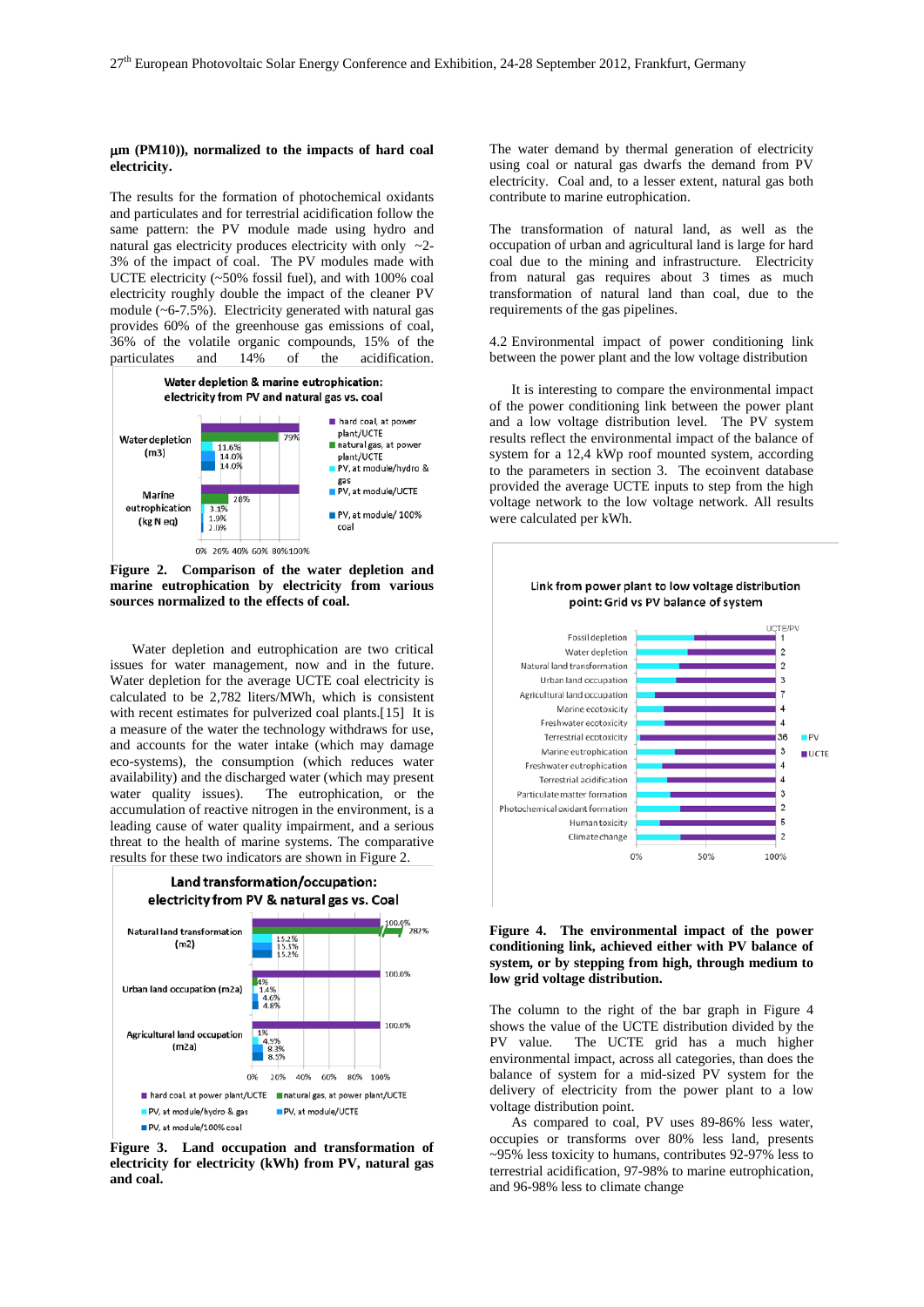#### 4.3 Estimate of 'true cost' of PV

Epstein et al. presented their best (their high) estimate of the true cost of coal as costing the U.S. public on the order of US\$ 0.35 (0.52) trillion per year (\$ 2008), or an additional 17.84 (26.90)  $\varphi$ /kWh above the market price. The breakdown is as follows: 9.31 (9.31)  $\mathcal{C}/kWh$  is due to air pollution (NMVOC, PM10 and  $SO<sub>2</sub>$ ), 4.69 (6.08)  $\frac{\phi}{kWh}$  to human toxicity, 3.15 (10.55)  $\frac{\phi}{kWh}$  to climate change, 0.16 (0.27) ¢/kWh for subsidies and the rest due to issues with land use and coal transport. [[16\]](#page-4-15)

We can now roughly estimate the external costs for PV by taking the appropriate percentage of the monetary amounts for the impacts of coal as given above by Epstein et al. This rough calculation leads to an estimate of about 1.0 (1.5)  $\phi$ /kWh for the environmental costs for a PV module manufactured with coal electricity. The EIA reports that in 2007, US solar PV received \$14 million in subsidies and NREL reports (centralized and decentralized) US 2007 generation of 1,718 GWh, equivalent to 0.8  $\phi$ /kWh [[17\]](#page-4-16)[[18](#page-4-17)]. However, the subsidies for an relatively new industry such as PV and those for a mature industry such as coal plants cannot be directly compared [[19](#page-4-18)]. The German feed-in-tariff anticipates that the support cost will go to zero as the market penetration increases. In this work we therefore use  $0.0$   $(0.8)$   $\phi$ /kWh for the subsidies for PV.

The true cost of coal, as per Epstein et al., for a residential customer is the 2008 market price (10.64  $\varphi$ /kWh) plus the environmental costs, 17.68 (26.9)  $\varphi$ /kWh and the subsidies 0.16 (0.26)  $\phi$ /kWh, which add up to 29.7 (37.6) ¢/kWh in 2008 dollars. The 2011 residential market price was 11.8¢/kWh. In 2011 dollars, the external costs become 19 (28)  $\frac{\phi}{kWh}$ , leading to the true cost of coal of 30.8 (39.8  $\phi$ /kWh).

The true cost of PV, using the environmental costs calculated above, 1 (1.5)  $\phi$ /kWh, \$2008, and figuring in subsidies 0.00-(0.8)  $\varphi$ /kWh, \$2007, and market price 10 (25) ¢/kWh, \$2012, comes to 11 (27.3) ¢/kWh, \$2011.



**Figure 5. The estimated true cost of coal and PV in 2011\$. The difference between the coal low and high estimates is due primarily to the monetarization of the effects of climate change. On the other hand, the difference between the high and low estimate for PV is mainly due to the range in the market price.**

Cooling water scarcity is becoming a threat to the operation of thermal electric plants in Europe during warm, dry summers, when cooling water temperatures are too high, or sufficient volumes of water are not available [[20](#page-4-19)]. Monetarization of this impact is not undertaken here. "Regulations, not price signals, are usually the drivers of water-related power plant

decisions"[\[15\]](#page-2-2). Water is usually available at low or no cost. With the tightening of water regulations, there may be the need to include expensive equipment to mitigate the issues associated with water intake, consumption or discharge.

A United Nations Environmental Programme Finance Initiative (UNEP FI) recently ascribed an annual price tag to the impacts of climate change of US \$6.6 trillion, 11% of the global domestic product (2008 GDP) [[21](#page-4-20)]. This value  $(-12 \, \phi/\text{kWh})$  is in line with the high estimate  $(10.55 \, \phi/\text{kWh})$  used by the authors of the report on the true cost of coal. This report based its assessment on the Stern Review [[22\]](#page-4-21), which synthesized the 2006 knowledge in climate science and set a new standard for climate-economics analysis. Current observations of climate change are signaling a faster evolution than anticipated even 6 years ago [\[23\]](#page-3-0). This will most likely affect the cost estimates.

The Stern review was controversial because it put into relief issues that plague climate-economic models, including 1) the degree to which the inputs (data, risk etc.) are aligned and up-to-date with the findings of climate science, 2) the need for explicit and ethical reasoning about the discount rate, and 3) more sophisticated modeling of society, to allow for public policy choices to be made differently than private investment choices [[23](#page-4-3)]. External cost studies which do not take the Stern study as a benchmark, still "use outdated estimates of physical impacts, trivialize economic damages from climate change, and oversimplify the climate problem"[[24\]](#page-4-22).

<span id="page-3-0"></span>Ascribing a monetary amount to the damage on human life and health is also fraught with legal and ethical issues [[25](#page-4-23)]. It is unnecessary to monetarize human life and health in order to set health standards. What is more enlightening is a clear picture, in all its dimensions, of the consequences of a technology.

### 4 CONCLUSIONS

Electric power generation was responsible for 37% of the EU's  $CO<sub>2</sub>$  emissions, which made it the single largest sector to contribute to climate change [\[9\]](#page-0-0). The environmental impact of photovoltaics, even if the modules are produced with electricity from coal, is extremely small as compared to natural gas and coal electricity.

The immense price tag of climate change is still evolving, but the stakes are clear. If the cost of climate change is tagged on the responsible technologies (i.e. fossil fuels) then photovoltaics present less risk than conventional thermal power. markets list carbon assets on their accounts that cannot be burned if the 2° global warming limit is to be attained [[26](#page-4-24)]. This means there are assets currently valued, which in the future may be worth nothing. When placed in the context of this 'carbon bubble' that may be on the horizon of the global markets, photovoltaics, and renewable energy in general, may be viewed as a increasingly secure investment opportunity.

### 7 ACKNOWLEDGEMENTS

This work was carried out in the framework of the European Project PV Parity (Contract No. IEE/10/307/SI2.592205). The funding came from the European Commission and the Dutch Ministry of